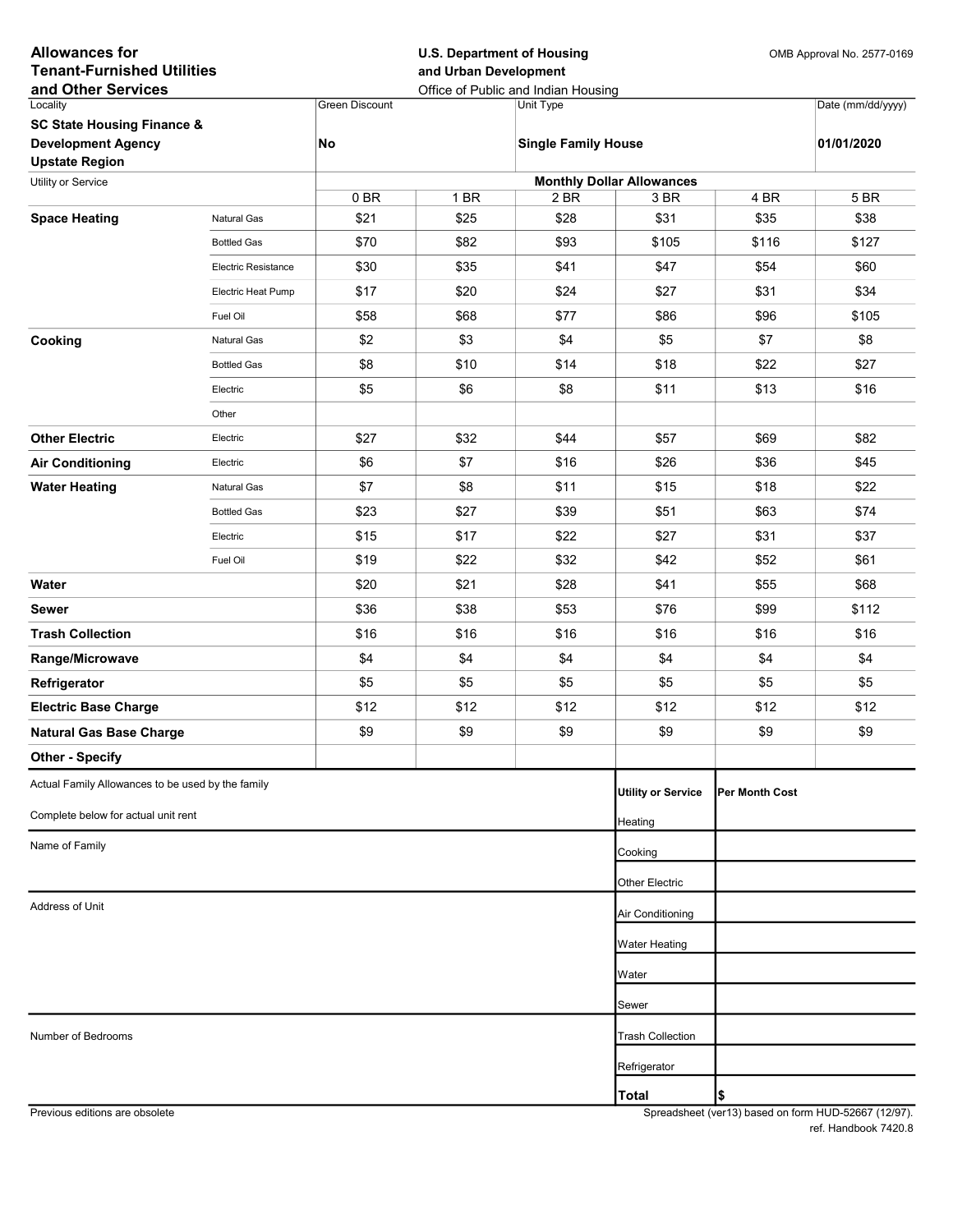| <b>Allowances for</b><br><b>Tenant-Furnished Utilities</b><br>and Other Services |                            |                       | and Urban Development | <b>U.S. Department of Housing</b><br>Office of Public and Indian Housing |                                  | OMB Approval No. 2577-0169 |                   |
|----------------------------------------------------------------------------------|----------------------------|-----------------------|-----------------------|--------------------------------------------------------------------------|----------------------------------|----------------------------|-------------------|
| Locality                                                                         |                            | <b>Green Discount</b> |                       | Unit Type                                                                |                                  |                            | Date (mm/dd/yyyy) |
| <b>SC State Housing Finance &amp;</b>                                            |                            |                       |                       |                                                                          |                                  |                            |                   |
| <b>Development Agency</b>                                                        |                            | <b>ENERGY STAR</b>    |                       | <b>Single Family House</b>                                               |                                  |                            | 01/01/2020        |
| <b>Upstate Region</b>                                                            |                            |                       |                       |                                                                          |                                  |                            |                   |
| Utility or Service                                                               |                            |                       |                       |                                                                          | <b>Monthly Dollar Allowances</b> |                            |                   |
| <b>Space Heating</b>                                                             | <b>Natural Gas</b>         | 0 BR<br>\$17          | 1 BR<br>\$20          | 2 BR<br>\$23                                                             | 3 BR<br>\$26                     | 4 BR<br>\$28               | 5 BR<br>\$31      |
|                                                                                  | <b>Bottled Gas</b>         |                       |                       |                                                                          |                                  |                            | \$104             |
|                                                                                  | <b>Electric Resistance</b> | \$57                  | \$67                  | \$77                                                                     | \$86                             | \$95                       |                   |
|                                                                                  |                            | \$24                  | \$29                  | \$33                                                                     | \$38                             | \$43                       | \$49              |
|                                                                                  | Electric Heat Pump         | \$14                  | \$16                  | \$19                                                                     | \$22                             | \$25                       | \$28              |
|                                                                                  | Fuel Oil                   | \$47                  | \$56                  | \$63                                                                     | \$71                             | \$78                       | \$86              |
| Cooking                                                                          | Natural Gas                | \$2                   | \$2                   | \$3                                                                      | \$4                              | \$5                        | \$6               |
|                                                                                  | <b>Bottled Gas</b>         | \$7                   | \$8                   | \$11                                                                     | \$15                             | \$18                       | \$22              |
|                                                                                  | Electric                   | \$4                   | \$5                   | \$7                                                                      | \$9                              | \$11                       | \$13              |
|                                                                                  | Other                      |                       |                       |                                                                          |                                  |                            |                   |
| <b>Other Electric</b>                                                            | Electric                   | \$22                  | \$26                  | \$36                                                                     | \$47                             | \$57                       | \$67              |
| <b>Air Conditioning</b>                                                          | Electric                   | \$5                   | \$6                   | \$13                                                                     | \$21                             | \$29                       | \$37              |
| <b>Water Heating</b>                                                             | <b>Natural Gas</b>         | \$5                   | \$6                   | \$9                                                                      | \$12                             | \$15                       | \$18              |
|                                                                                  | <b>Bottled Gas</b>         | \$19                  | \$22                  | \$32                                                                     | \$42                             | \$51                       | \$61              |
|                                                                                  | Electric                   | \$12                  | \$14                  | \$18                                                                     | \$22                             | \$26                       | \$30              |
|                                                                                  | Fuel Oil                   | \$15                  | \$18                  | \$26                                                                     | \$34                             | \$42                       | \$50              |
| Water                                                                            |                            | \$20                  | \$21                  | \$28                                                                     | \$41                             | \$55                       | \$68              |
| <b>Sewer</b>                                                                     |                            | \$36                  | \$38                  | \$53                                                                     | \$76                             | \$99                       | \$112             |
| <b>Trash Collection</b>                                                          |                            | \$16                  | \$16                  | \$16                                                                     | \$16                             | \$16                       | \$16              |
| Range/Microwave                                                                  |                            | \$4                   | \$4                   | \$4                                                                      | \$4                              | \$4                        | \$4               |
| Refrigerator                                                                     |                            | \$5                   | \$5                   | \$5                                                                      | \$5                              | \$5                        | \$5               |
| <b>Electric Base Charge</b>                                                      |                            | \$12                  | \$12                  | \$12                                                                     | \$12                             | \$12                       | \$12              |
| <b>Natural Gas Base Charge</b>                                                   |                            | \$9                   | \$9                   | \$9                                                                      | \$9                              | \$9                        | \$9               |
| <b>Other - Specify</b>                                                           |                            |                       |                       |                                                                          |                                  |                            |                   |
| Actual Family Allowances to be used by the family                                |                            |                       |                       |                                                                          | <b>Utility or Service</b>        | <b>Per Month Cost</b>      |                   |
| Complete below for actual unit rent                                              |                            |                       |                       |                                                                          |                                  |                            |                   |
|                                                                                  |                            |                       |                       |                                                                          | Heating                          |                            |                   |
| Name of Family                                                                   |                            |                       |                       |                                                                          | Cooking                          |                            |                   |
|                                                                                  |                            |                       |                       |                                                                          | Other Electric                   |                            |                   |
| Address of Unit                                                                  | Air Conditioning           |                       |                       |                                                                          |                                  |                            |                   |
|                                                                                  |                            |                       |                       |                                                                          | <b>Water Heating</b>             |                            |                   |
|                                                                                  |                            |                       |                       |                                                                          | Water                            |                            |                   |
|                                                                                  |                            |                       |                       |                                                                          | Sewer                            |                            |                   |
| Number of Bedrooms                                                               |                            |                       |                       |                                                                          | <b>Trash Collection</b>          |                            |                   |
|                                                                                  |                            |                       |                       |                                                                          | Refrigerator                     |                            |                   |
|                                                                                  |                            |                       |                       |                                                                          | Total                            | \$                         |                   |
|                                                                                  |                            |                       |                       |                                                                          |                                  |                            |                   |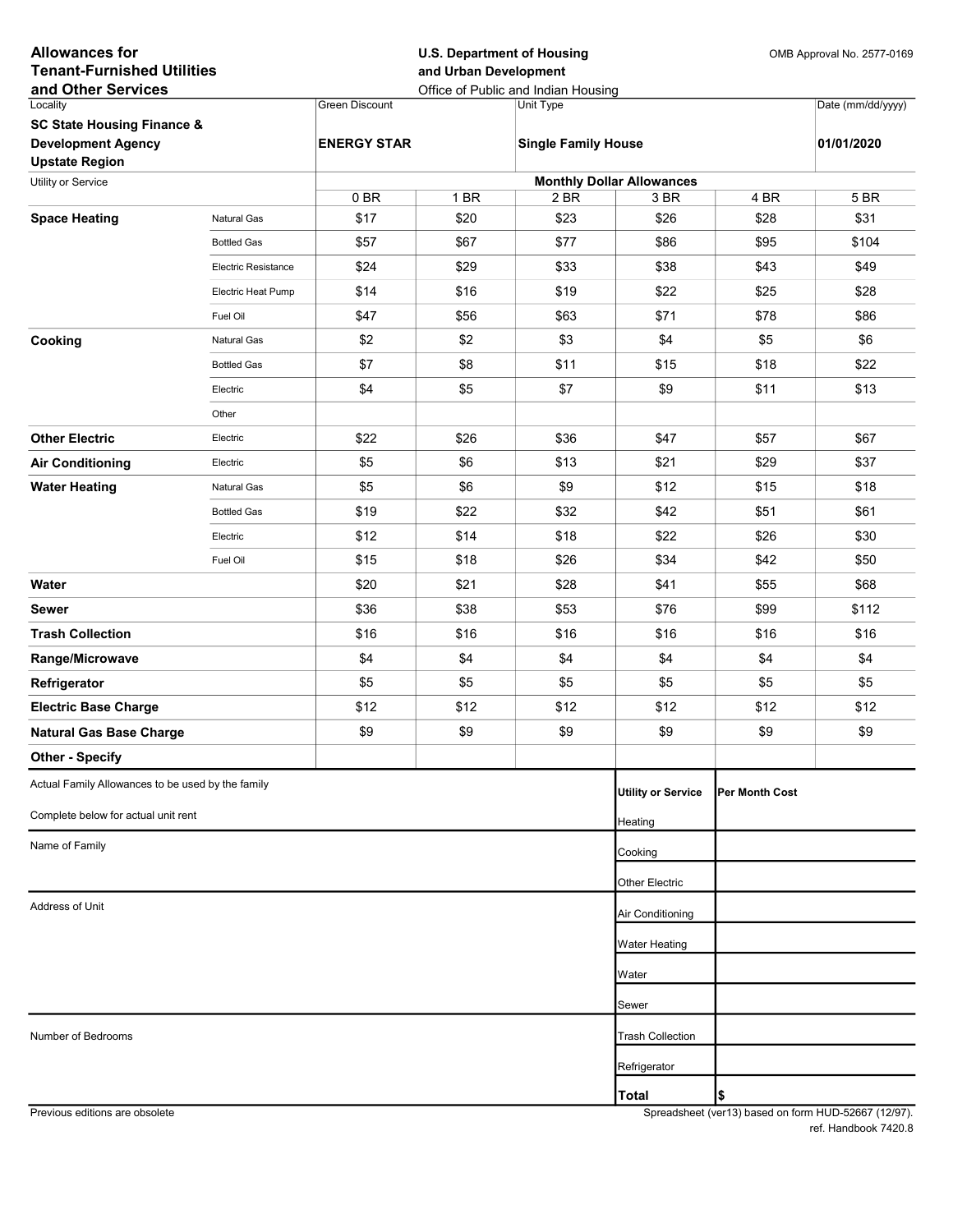| <b>Allowances for</b><br><b>Tenant-Furnished Utilities</b><br>and Other Services |                            |                       | <b>U.S. Department of Housing</b><br>and Urban Development | Office of Public and Indian Housing |                                 |                 | OMB Approval No. 2577-0169 |  |  |  |  |
|----------------------------------------------------------------------------------|----------------------------|-----------------------|------------------------------------------------------------|-------------------------------------|---------------------------------|-----------------|----------------------------|--|--|--|--|
| Locality                                                                         |                            | <b>Green Discount</b> |                                                            | Unit Type                           |                                 |                 | Date (mm/dd/yyyy)          |  |  |  |  |
| <b>SC State Housing Finance &amp;</b>                                            |                            |                       |                                                            |                                     |                                 |                 |                            |  |  |  |  |
| <b>Development Agency</b><br><b>Upstate Region</b>                               |                            | No                    |                                                            |                                     | Lowrise Apartment (2 - 4 units) |                 | 01/01/2020                 |  |  |  |  |
| Utility or Service                                                               |                            |                       | <b>Monthly Dollar Allowances</b>                           |                                     |                                 |                 |                            |  |  |  |  |
|                                                                                  |                            | 0BR                   | 1 BR                                                       | 2 BR                                | 3 BR                            | 4 BR            | 5 BR                       |  |  |  |  |
| <b>Space Heating</b>                                                             | Natural Gas                | \$23                  | \$27                                                       | \$29                                | \$31                            | \$33            | \$35                       |  |  |  |  |
|                                                                                  | <b>Bottled Gas</b>         | \$77                  | \$91                                                       | \$97                                | \$103                           | \$109           | \$115                      |  |  |  |  |
|                                                                                  | <b>Electric Resistance</b> | \$20                  | \$23                                                       | \$29                                | \$36                            | \$43            | \$50                       |  |  |  |  |
|                                                                                  | Electric Heat Pump         | \$15                  | \$18                                                       | \$21                                | \$24                            | \$27            | \$31                       |  |  |  |  |
|                                                                                  | Fuel Oil                   | \$64                  | \$75                                                       | \$80                                | \$85                            | \$90            | \$95                       |  |  |  |  |
| Cooking                                                                          | Natural Gas                | \$2                   | \$3                                                        | \$4                                 | \$5                             | \$7             | \$8                        |  |  |  |  |
|                                                                                  | <b>Bottled Gas</b>         | \$8                   | \$10                                                       | \$14                                | \$18                            | \$22            | \$27                       |  |  |  |  |
|                                                                                  | Electric                   | \$5                   | \$6                                                        | \$8                                 | \$11                            | \$13            | \$16                       |  |  |  |  |
|                                                                                  | Other                      |                       |                                                            |                                     |                                 |                 |                            |  |  |  |  |
| <b>Other Electric</b>                                                            | Electric                   | \$22                  | \$26                                                       | \$37                                | \$47                            | \$57            | \$68                       |  |  |  |  |
| <b>Air Conditioning</b>                                                          | Electric                   | \$9                   | \$10                                                       | \$14                                | \$19                            | \$23            | \$28                       |  |  |  |  |
| <b>Water Heating</b>                                                             | Natural Gas                | \$7                   | \$8                                                        | \$11                                | \$15                            | \$18            | \$22                       |  |  |  |  |
|                                                                                  | <b>Bottled Gas</b>         | \$23                  | \$27                                                       | \$39                                | \$51                            | \$63            | \$74                       |  |  |  |  |
|                                                                                  | Electric                   | \$15                  | \$17                                                       | \$22                                | \$27                            | \$31            | \$36                       |  |  |  |  |
|                                                                                  | Fuel Oil                   | \$19                  | \$22                                                       | \$32                                | \$42                            | \$52            | \$61                       |  |  |  |  |
| Water                                                                            |                            | \$20                  | \$21                                                       | \$28                                | \$41                            | \$55            | \$68                       |  |  |  |  |
|                                                                                  |                            |                       |                                                            |                                     |                                 |                 |                            |  |  |  |  |
| <b>Sewer</b>                                                                     |                            | \$36                  | \$38                                                       | \$53                                | \$76                            | \$99            | \$112                      |  |  |  |  |
| <b>Trash Collection</b>                                                          |                            | \$16                  | \$16                                                       | \$16                                | \$16                            | \$16            | \$16                       |  |  |  |  |
| Range/Microwave                                                                  |                            | \$4                   | \$4                                                        | \$4                                 | \$4                             | \$4             | \$4                        |  |  |  |  |
| Refrigerator                                                                     |                            | \$5                   | \$5                                                        | \$5                                 | \$5                             | \$5             | \$5                        |  |  |  |  |
| <b>Electric Base Charge</b>                                                      |                            | \$12                  | \$12                                                       | \$12                                | \$12                            | \$12            | \$12                       |  |  |  |  |
| <b>Natural Gas Base Charge</b>                                                   |                            | \$9                   | \$9                                                        | \$9                                 | \$9                             | \$9             | \$9                        |  |  |  |  |
| <b>Other - Specify</b>                                                           |                            |                       |                                                            |                                     |                                 |                 |                            |  |  |  |  |
| Actual Family Allowances to be used by the family                                |                            |                       |                                                            |                                     | <b>Utility or Service</b>       | IPer Month Cost |                            |  |  |  |  |
| Complete below for actual unit rent                                              |                            |                       |                                                            |                                     | Heating                         |                 |                            |  |  |  |  |
| Name of Family                                                                   |                            |                       |                                                            |                                     | Cooking                         |                 |                            |  |  |  |  |
|                                                                                  |                            |                       |                                                            |                                     | Other Electric                  |                 |                            |  |  |  |  |
| Address of Unit                                                                  |                            |                       | Air Conditioning                                           |                                     |                                 |                 |                            |  |  |  |  |
|                                                                                  |                            |                       |                                                            |                                     |                                 |                 |                            |  |  |  |  |
|                                                                                  |                            |                       |                                                            |                                     | Water Heating                   |                 |                            |  |  |  |  |
|                                                                                  |                            |                       |                                                            |                                     | Water                           |                 |                            |  |  |  |  |
|                                                                                  |                            |                       |                                                            |                                     | Sewer                           |                 |                            |  |  |  |  |
| Number of Bedrooms                                                               |                            |                       |                                                            |                                     | <b>Trash Collection</b>         |                 |                            |  |  |  |  |
|                                                                                  |                            |                       |                                                            |                                     | Refrigerator                    |                 |                            |  |  |  |  |
|                                                                                  |                            |                       |                                                            |                                     | <b>Total</b>                    | \$              |                            |  |  |  |  |

Previous editions are obsolete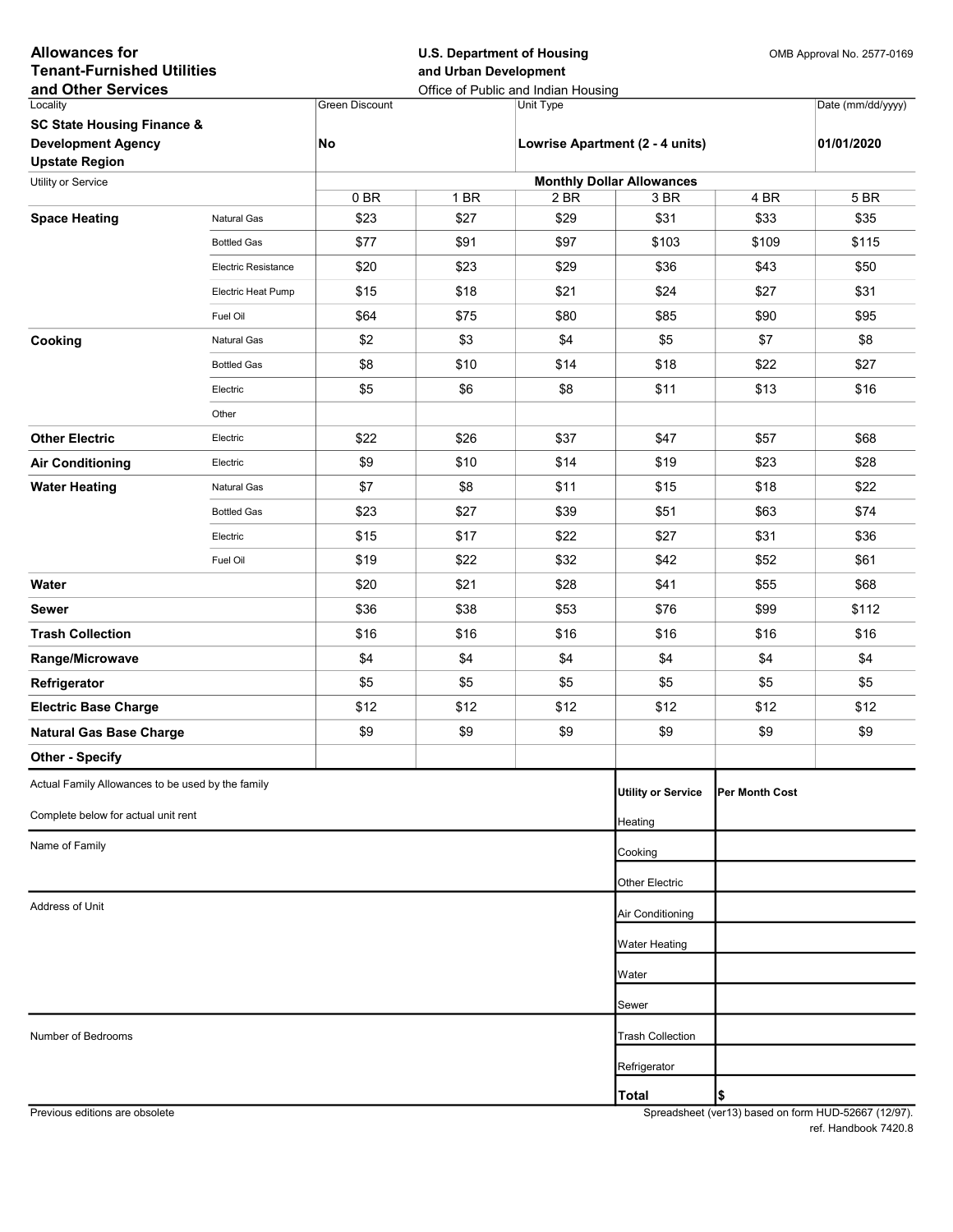| <b>Allowances for</b><br><b>Tenant-Furnished Utilities</b><br>and Other Services |                            |                    | <b>U.S. Department of Housing</b><br>and Urban Development<br>Office of Public and Indian Housing |           |                                  |                       | OMB Approval No. 2577-0169 |
|----------------------------------------------------------------------------------|----------------------------|--------------------|---------------------------------------------------------------------------------------------------|-----------|----------------------------------|-----------------------|----------------------------|
| Locality                                                                         |                            | Green Discount     |                                                                                                   | Unit Type |                                  |                       | Date (mm/dd/yyyy)          |
| <b>SC State Housing Finance &amp;</b>                                            |                            |                    |                                                                                                   |           |                                  |                       |                            |
| <b>Development Agency</b><br><b>Upstate Region</b>                               |                            | <b>ENERGY STAR</b> |                                                                                                   |           | Lowrise Apartment (2 - 4 units)  |                       | 01/01/2020                 |
| Utility or Service                                                               |                            |                    |                                                                                                   |           | <b>Monthly Dollar Allowances</b> |                       |                            |
|                                                                                  |                            | 0BR                | 1 BR                                                                                              | 2 BR      | 3 BR                             | 4 BR                  | 5 BR                       |
| <b>Space Heating</b>                                                             | <b>Natural Gas</b>         | \$19               | \$22                                                                                              | \$24      | \$25                             | \$27                  | \$28                       |
|                                                                                  | <b>Bottled Gas</b>         | \$63               | \$74                                                                                              | \$79      | \$84                             | \$90                  | \$95                       |
|                                                                                  | <b>Electric Resistance</b> | \$16               | \$19                                                                                              | \$24      | \$29                             | \$34                  | \$40                       |
|                                                                                  | Electric Heat Pump         | \$12               | \$15                                                                                              | \$17      | \$19                             | \$22                  | \$24                       |
|                                                                                  | Fuel Oil                   | \$52               | \$61                                                                                              | \$65      | \$70                             | \$74                  | \$78                       |
| Cooking                                                                          | <b>Natural Gas</b>         | \$2                | \$2                                                                                               | \$3       | \$4                              | \$5                   | \$6                        |
|                                                                                  | <b>Bottled Gas</b>         | \$7                | \$8                                                                                               | \$11      | \$15                             | \$18                  | \$22                       |
|                                                                                  | Electric                   | \$4                | \$5                                                                                               | \$7       | \$9                              | \$11                  | \$13                       |
|                                                                                  | Other                      |                    |                                                                                                   |           |                                  |                       |                            |
| <b>Other Electric</b>                                                            | Electric                   | \$18               | \$22                                                                                              | \$30      | \$39                             | \$47                  | \$56                       |
| <b>Air Conditioning</b>                                                          | Electric                   | \$7                | \$8                                                                                               | \$12      | \$15                             | \$19                  | \$22                       |
| <b>Water Heating</b>                                                             | Natural Gas                | \$5                | \$6                                                                                               | \$9       | \$12                             | \$15                  | \$18                       |
|                                                                                  | <b>Bottled Gas</b>         | \$19               | \$22                                                                                              | \$32      | \$42                             | \$51                  | \$61                       |
|                                                                                  | Electric                   | \$12               | \$14                                                                                              | \$18      | \$22                             | \$26                  | \$30                       |
|                                                                                  | Fuel Oil                   | \$15               | \$18                                                                                              | \$26      | \$34                             | \$42                  | \$50                       |
| Water                                                                            |                            | \$20               | \$21                                                                                              | \$28      | \$41                             | \$55                  | \$68                       |
| <b>Sewer</b>                                                                     |                            | \$36               | \$38                                                                                              | \$53      | \$76                             | \$99                  | \$112                      |
| <b>Trash Collection</b>                                                          |                            | \$16               | \$16                                                                                              | \$16      | \$16                             | \$16                  | \$16                       |
| Range/Microwave                                                                  |                            | \$4                | \$4                                                                                               | \$4       | \$4                              | \$4                   | \$4                        |
| Refrigerator                                                                     |                            | \$5                | \$5                                                                                               | \$5       | \$5                              | \$5                   | \$5                        |
| <b>Electric Base Charge</b>                                                      |                            | \$12               | \$12                                                                                              | \$12      | \$12                             | \$12                  | \$12                       |
| <b>Natural Gas Base Charge</b>                                                   |                            | \$9                | \$9                                                                                               | \$9       | \$9                              | \$9                   | \$9                        |
| <b>Other - Specify</b>                                                           |                            |                    |                                                                                                   |           |                                  |                       |                            |
| Actual Family Allowances to be used by the family                                |                            |                    |                                                                                                   |           | <b>Utility or Service</b>        | <b>Per Month Cost</b> |                            |
| Complete below for actual unit rent                                              |                            |                    |                                                                                                   |           | Heating                          |                       |                            |
| Name of Family                                                                   |                            |                    |                                                                                                   |           | Cooking                          |                       |                            |
|                                                                                  |                            |                    |                                                                                                   |           |                                  |                       |                            |
|                                                                                  |                            |                    |                                                                                                   |           | Other Electric                   |                       |                            |
| Address of Unit                                                                  |                            |                    |                                                                                                   |           | Air Conditioning                 |                       |                            |
|                                                                                  |                            |                    |                                                                                                   |           | Water Heating                    |                       |                            |
|                                                                                  |                            |                    |                                                                                                   |           | Water                            |                       |                            |
|                                                                                  |                            |                    |                                                                                                   |           | Sewer                            |                       |                            |
| Number of Bedrooms                                                               |                            |                    |                                                                                                   |           | <b>Trash Collection</b>          |                       |                            |
|                                                                                  |                            |                    |                                                                                                   |           | Refrigerator                     |                       |                            |
|                                                                                  |                            |                    |                                                                                                   |           | <b>Total</b>                     | \$                    |                            |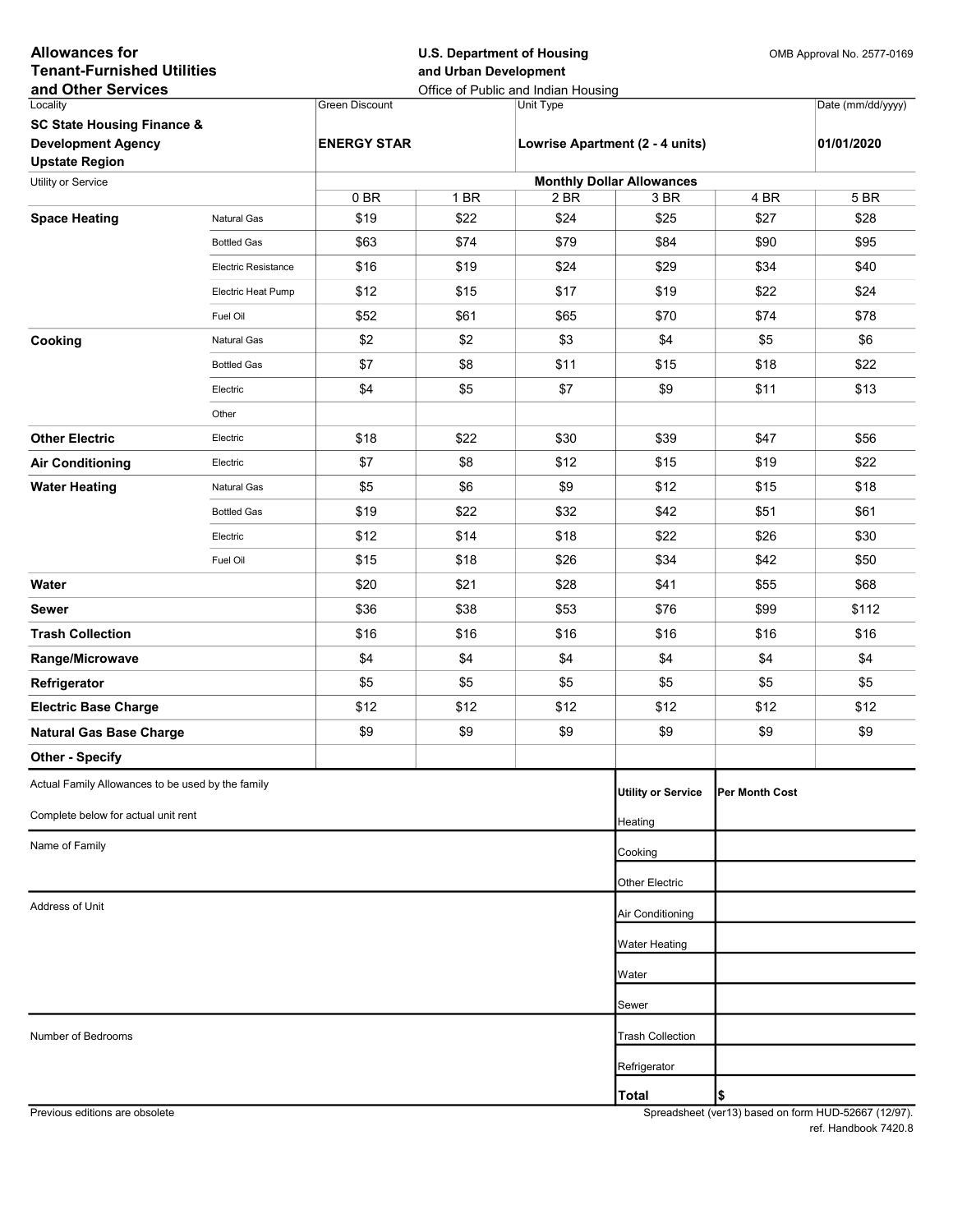| <b>Allowances for</b><br><b>Tenant-Furnished Utilities</b><br>and Other Services |                            |                                  | <b>U.S. Department of Housing</b><br>and Urban Development | Office of Public and Indian Housing | OMB Approval No. 2577-0169         |                 |                   |  |  |  |
|----------------------------------------------------------------------------------|----------------------------|----------------------------------|------------------------------------------------------------|-------------------------------------|------------------------------------|-----------------|-------------------|--|--|--|
| Locality                                                                         |                            | <b>Green Discount</b>            |                                                            | Unit Type                           |                                    |                 | Date (mm/dd/yyyy) |  |  |  |
| <b>SC State Housing Finance &amp;</b>                                            |                            |                                  |                                                            |                                     |                                    |                 |                   |  |  |  |
| <b>Development Agency</b><br><b>Upstate Region</b>                               |                            | No                               |                                                            |                                     | Larger Apartment Bldgs. (5+ units) |                 | 01/01/2020        |  |  |  |
| Utility or Service                                                               |                            | <b>Monthly Dollar Allowances</b> |                                                            |                                     |                                    |                 |                   |  |  |  |
|                                                                                  |                            | 0BR                              | 1 BR                                                       | 2 BR                                | 3 BR                               | 4 BR            | 5 BR              |  |  |  |
| <b>Space Heating</b>                                                             | Natural Gas                | \$15                             | \$17                                                       | \$20                                | \$22                               | \$24            | \$27              |  |  |  |
|                                                                                  | <b>Bottled Gas</b>         | \$49                             | \$58                                                       | \$65                                | \$73                               | \$81            | \$89              |  |  |  |
|                                                                                  | <b>Electric Resistance</b> | \$13                             | \$16                                                       | \$21                                | \$26                               | \$31            | \$36              |  |  |  |
|                                                                                  | Electric Heat Pump         | \$12                             | \$14                                                       | \$16                                | \$18                               | \$21            | \$23              |  |  |  |
|                                                                                  | Fuel Oil                   | \$40                             | \$48                                                       | \$54                                | \$60                               | \$67            | \$73              |  |  |  |
| Cooking                                                                          | Natural Gas                | \$2                              | \$3                                                        | \$4                                 | \$5                                | \$7             | \$8               |  |  |  |
|                                                                                  | <b>Bottled Gas</b>         | \$8                              | \$10                                                       | \$14                                | \$18                               | \$22            | \$27              |  |  |  |
|                                                                                  | Electric                   | \$5                              | \$6                                                        | \$8                                 | \$11                               | \$13            | \$16              |  |  |  |
|                                                                                  | Other                      |                                  |                                                            |                                     |                                    |                 |                   |  |  |  |
| <b>Other Electric</b>                                                            | Electric                   | \$18                             | \$22                                                       | \$30                                | \$39                               | \$47            | \$56              |  |  |  |
| <b>Air Conditioning</b>                                                          | Electric                   | \$8                              | \$9                                                        | \$13                                | \$16                               | \$20            | \$24              |  |  |  |
| <b>Water Heating</b>                                                             | Natural Gas                | \$5                              | \$6                                                        | \$9                                 | \$12                               | \$15            | \$17              |  |  |  |
|                                                                                  | <b>Bottled Gas</b>         | \$18                             | \$21                                                       | \$31                                | \$41                               | \$50            | \$60              |  |  |  |
|                                                                                  | Electric                   | \$12                             | \$14                                                       | \$18                                | \$21                               | \$25            | \$29              |  |  |  |
|                                                                                  | Fuel Oil                   | \$15                             | \$18                                                       | \$26                                | \$33                               | \$41            | \$49              |  |  |  |
| Water                                                                            |                            | \$20                             | \$21                                                       | \$28                                | \$41                               | \$55            | \$68              |  |  |  |
| <b>Sewer</b>                                                                     |                            | \$36                             | \$38                                                       | \$53                                | \$76                               | \$99            | \$112             |  |  |  |
| <b>Trash Collection</b>                                                          |                            | \$16                             | \$16                                                       | \$16                                | \$16                               | \$16            | \$16              |  |  |  |
| Range/Microwave                                                                  |                            | \$4                              | \$4                                                        | \$4                                 | \$4                                | \$4             | \$4               |  |  |  |
| Refrigerator                                                                     |                            | \$5                              | \$5                                                        | \$5                                 | \$5                                | \$5             | \$5               |  |  |  |
| <b>Electric Base Charge</b>                                                      |                            | \$12                             | \$12                                                       | \$12                                | \$12                               | \$12            | \$12              |  |  |  |
| <b>Natural Gas Base Charge</b>                                                   |                            | \$9                              | \$9                                                        | \$9                                 | \$9                                | \$9             | \$9               |  |  |  |
| <b>Other - Specify</b>                                                           |                            |                                  |                                                            |                                     |                                    |                 |                   |  |  |  |
| Actual Family Allowances to be used by the family                                |                            |                                  |                                                            |                                     |                                    |                 |                   |  |  |  |
|                                                                                  |                            |                                  |                                                            |                                     | <b>Utility or Service</b>          | IPer Month Cost |                   |  |  |  |
| Complete below for actual unit rent                                              |                            |                                  |                                                            |                                     | Heating                            |                 |                   |  |  |  |
| Name of Family                                                                   |                            |                                  |                                                            |                                     | Cooking                            |                 |                   |  |  |  |
|                                                                                  |                            |                                  |                                                            |                                     | Other Electric                     |                 |                   |  |  |  |
| Address of Unit                                                                  |                            |                                  |                                                            |                                     | Air Conditioning                   |                 |                   |  |  |  |
|                                                                                  |                            |                                  |                                                            |                                     |                                    |                 |                   |  |  |  |
|                                                                                  |                            |                                  |                                                            |                                     | Water Heating                      |                 |                   |  |  |  |
|                                                                                  |                            |                                  |                                                            |                                     | Water                              |                 |                   |  |  |  |
|                                                                                  |                            |                                  |                                                            |                                     | Sewer                              |                 |                   |  |  |  |
| Number of Bedrooms                                                               |                            |                                  |                                                            |                                     | <b>Trash Collection</b>            |                 |                   |  |  |  |
|                                                                                  |                            |                                  |                                                            |                                     | Refrigerator                       |                 |                   |  |  |  |
|                                                                                  |                            |                                  |                                                            |                                     | <b>Total</b>                       | \$              |                   |  |  |  |

Previous editions are obsolete